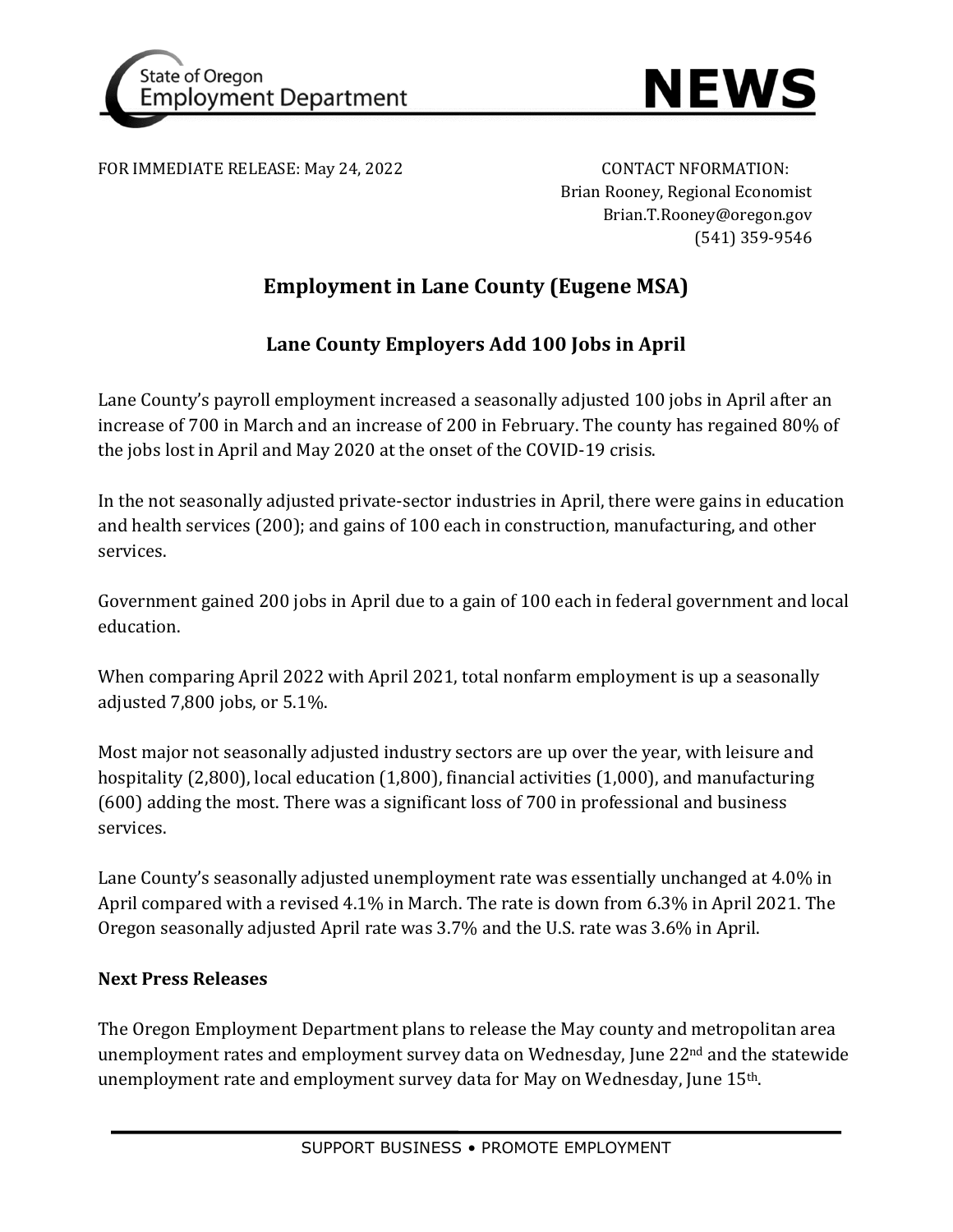

**Seasonally Adjusted Unemployment Rates**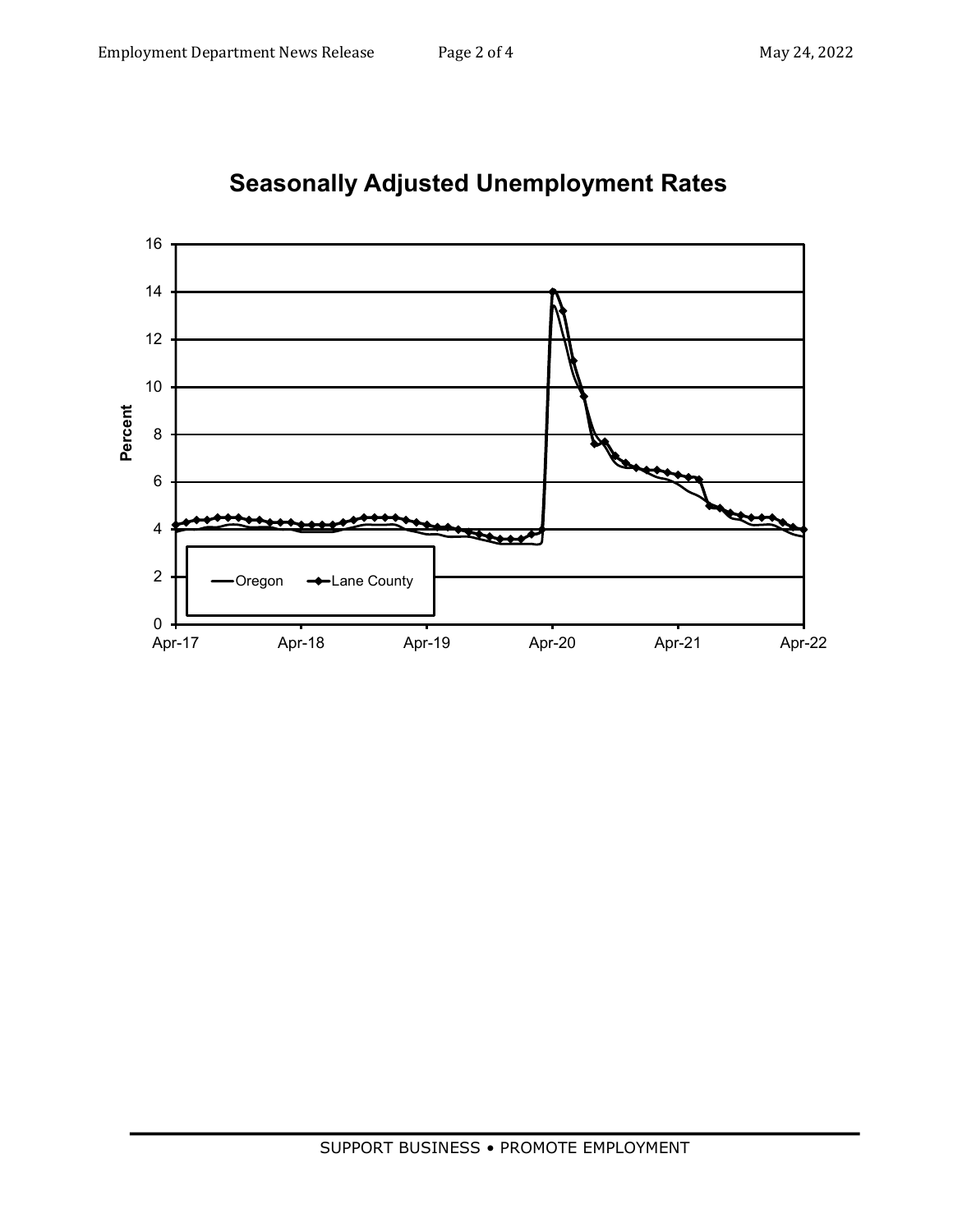

Workforce & Economic Research Division QualityInfo.org May 24, 2022

## **Eugene MSA (Lane County) Current Labor Force and Industry Employment**

|                                                |                      |               |                      | --Change From-- |               |
|------------------------------------------------|----------------------|---------------|----------------------|-----------------|---------------|
|                                                | <b>April</b><br>2022 | March<br>2022 | <b>April</b><br>2021 | March<br>2022   | April<br>2021 |
| <b>Labor Force Status</b>                      |                      |               |                      |                 |               |
| Civilian labor force                           | 186,603              | 186,967       | 182,930              | $-364$          | 3,673         |
| Unemployed                                     | 7,183                | 7,746         | 11,056               | $-563$          | $-3,873$      |
| Unemployment rate                              | 3.8%                 | 4.1%          | 6.0%                 | $-0.3$          | $-2.2$        |
| Unemployment rate (seasonally adjusted)        | 4.0%                 | 4.1%          | 6.3%                 | -0.1            | $-2.3$        |
| Employed                                       | 179,420              | 179,221       | 171,874              | 199             | 7,546         |
| Nonfarm Payroll Employment                     |                      |               |                      |                 |               |
| Total nonfarm employment                       | 161,600              | 161,200       | 155,300              | 400             | 6,300         |
| Total nonfarm employment (seasonally adjusted) | 161,700              | 161,600       | 153,900              | 100             | 7,800         |
| Total private                                  | 132,400              | 132,200       | 128,200              | 200             | 4,200         |
| Mining, logging, and construction              | 8,600                | 8,500         | 8,300                | 100             | 300           |
| Mining and logging                             | 800                  | 800           | 900                  | $\Omega$        | $-100$        |
| Construction                                   | 7,800                | 7,700         | 7,400                | 100             | 400           |
| Manufacturing                                  | 15,000               | 14,900        | 14,400               | 100             | 600           |
| Durable goods                                  | 9,600                | 9,500         | 9,300                | 100             | 300           |
| Wood product manufacturing                     | 3,800                | 3,800         | 3,700                | 0               | 100           |
| Nondurable goods                               | 5,400                | 5,400         | 5,100                | $\Omega$        | 300           |
| Trade, transportation, and utilities           | 30,000               | 30,000        | 29,600               | $\Omega$        | 400           |
| Wholesale trade                                | 6,100                | 6,100         | 6,100                | 0               | 0             |
| Retail trade                                   | 20,300               | 20,300        | 20,200               | $\Omega$        | 100           |
| Food and beverage stores                       | 4,800                | 4,900         | 4,700                | $-100$          | 100           |
| Transportation, warehousing, and utilities     | 3,600                | 3,600         | 3,300                | 0               | 300           |
| Information                                    | 2,000                | 2,000         | 2,000                | 0               | 0             |
| <b>Financial activities</b>                    | 8,900                | 8,900         | 7,900                | $\Omega$        | 1,000         |
| Professional and business services             | 17,800               | 17,900        | 18,500               | $-100$          | $-700$        |
| Administrative and support services            | 7,000                | 7,000         | 7,700                | 0               | -700          |
| <b>Education and health services</b>           | 28,200               | 28,000        | 28,300               | 200             | $-100$        |
| Health care and social assistance              | 26,200               | 26,000        | 26,500               | 200             | $-300$        |
| Leisure and hospitality                        | 17,200               | 17,400        | 14,400               | $-200$          | 2,800         |
| Accommodation and food services                | 15,600               | 15,500        | 12,900               | 100             | 2,700         |
| Food services and drinking places              | 13,700               | 13,800        | 11,700               | $-100$          | 2,000         |
| Other services                                 | 4,700                | 4,600         | 4,800                | 100             | $-100$        |
| Government                                     | 29,200               | 29,000        | 27,100               | 200             | 2,100         |
| Federal government                             | 1,900                | 1,800         | 1,800                | 100             | 100           |
| State government                               | 1,700                | 1,700         | 1,800                | 0               | $-100$        |
| State education                                | 0                    | 0             | 0                    | 0               | 0             |
| Local government                               | 25,600               | 25,500        | 23,500               | 100             | 2,100         |
| Local education                                | 18,300               | 18,300        | 16,500               | $\Omega$        | 1,800         |

The most recent month is preliminary, the prior month is revised. Prepared in cooperation w ith the U.S. Department of Labor, Bureau of Labor Statistics.

Civilian labor force includes employed and unemployed individuals 16 years and older by place of residence. Employed includes payroll employment, self-employed, unpaid family w orkers, domestics, agriculture, and labor disputants. Unemployment rate is calculated by dividing unemployed by civilian labor force.

Nonfarm Payroll Employment: Offical Oregon Series. Data are by place of w ork and cover full- and part-time employees w ho w orked or received pay for the pay period that includes the 12th of the month. The data exclude the self-employed, volunteers, unpaid family w orkers, and domestics.